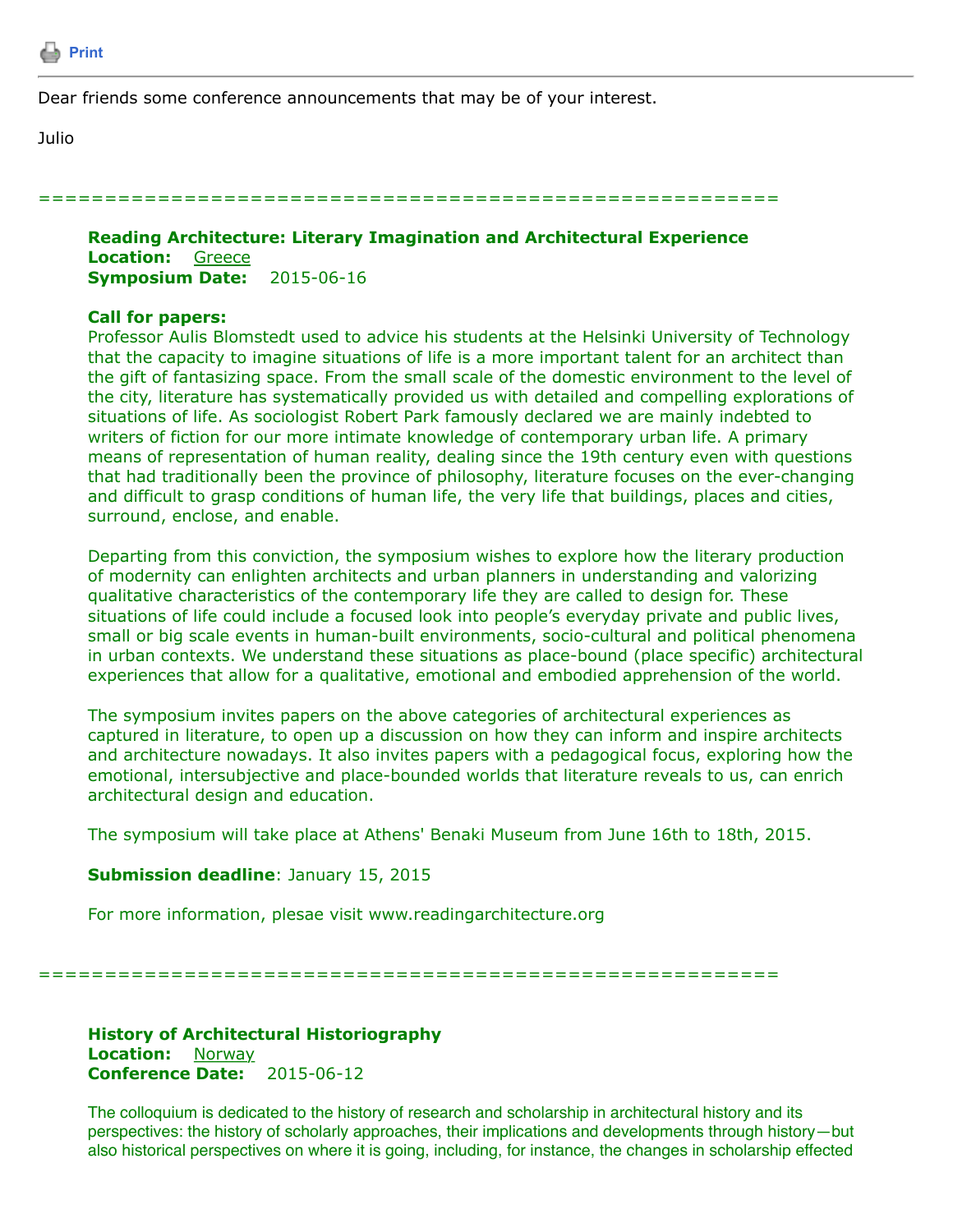by digital technologies or the positioning of the discipline in the rapidly changing academic world. Compared to the histories of painting or sculpture, architectural history is more institutionalized, with a wide range of established societies and specialist publications—but what is the history of that institutionalisation and how did its goals change through history? Many historians of painting or sculpture work in museums, while architectural museums are rare; many architectural historians are directly involved in the preservation of architectural heritage, while few historians of painting or sculpture work in the conservation of their objects of study. What is then the history of architectural historians' involvement with architectural heritage and how did their approaches change through history? And more specifically, pertaining to architectural history itself, how did the interest in our discipline develop and how did it develop discipline-specific methodological tools and devices?

**Contact**: Branko Mitrovic NTNU Faculty of Architecture Gløshaugen, Sentralbyg 1 Trondheim, Norway Email: branko.mitrovic@ntnu.no Visit the website at<http://arthistoriography.wordpress.com/colloqui>a/

========================================================

**CFP: Visual and Critical Studies Conference--Dissonance Location:** Illinois, United States **Call for Papers Date:** 2014-12-01 **Visual and Critical Studies Conference:** *Dissonance*

The Department of Visual and Critical Studies at the School of the Art Institute of Chicago invites emerging scholars, artists, and graduate students to submit proposals for the spring 2015 VCS Graduate Conference*: Dissonanc*e to be held March 13-14.

Dissonance can refer to both the disunity of things and an unlikely harmony between them. Its roots are in the language of music and poetry, existing in opposition to aesthetic standards of consonance and assonance. It is a sound we are forced to hear, one that disrupts static or congruously moving spaces. It is the tension between opposing thoughts within a single mind.

Dissonance disintegrates the notion of the absolute; it makes us read outside containable forms of order and reason.

How can dissonance serve as a framework to intersect the aims of different disciplines? We invite students, scholars and artists from all backgrounds—Visual Studies, Cultural Studies, Art History, English, Comparative Literature, Sociology, Anthropology, Archeology, Fine Arts, Media/Film Studies, History, and those outside the academy altogether—to surface in our discussion.

Let us know the ways in which the idea of dissonance relates to your research and/or creative practice.

Approximations may include the following topics:

[dissonance thought as, or in relation to:]

Liminal space between representation and lived reality.